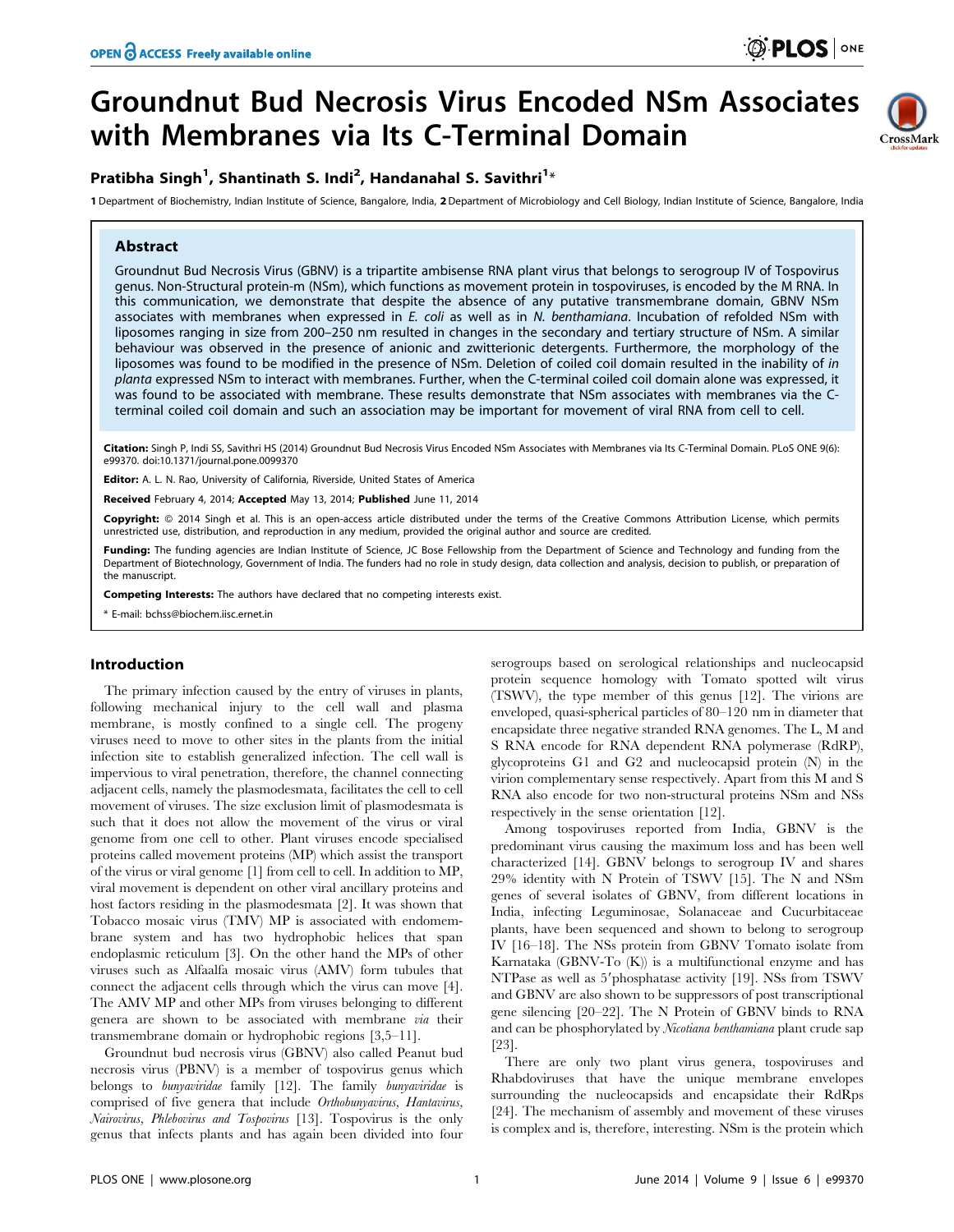facilitates the movement of tospoviruses. It forms tubular structures in insect cells and protoplasts [25,26]. Further, TSWV NSm was shown to interact with host proteins such as DNAj like protein, other plasmodesmata residing proteins and viral N Protein [27]. The domains involved in tubule formation and viral movement have been identified by alanine scanning mutagenesis to be from  $G^{19}-S^{159}$  and  $G^{209}-V^{283}$  [28] respectively. These domains are large and need further delineation.

In the present study, NSm gene of GBNV-To (K) was cloned and overexpressed in Escherichia coli. The recombinant NSm was found to be associated with E. coli membranes. The refolded GBNV NSm devoid of these membranes was shown to bind to liposomes resulting in structural alteration of the interacting partners. Further, transiently expressed GBNV NSm in Nicotiana benthamiana was also found to be associated with membranes that could not be solubilized under a variety of conditions. The deletion of C-terminal coiled coil domain resulted in the inability of NSm to localize to cell membrane.

## Materials and Methods

All the E. coli strains used in this study, the affinity purification kits and other molecular biological reagents were purchased from Novagen–EMD4 Biosciences (USA). The oligonucleotide primers used for amplification of the wild-type NSm gene were custom made by Sigma Chemicals.

Primers used in this study:

- $\bullet$  NSm Sense Primer: 5' CTAGCTAGCCA-TATGTCTCGCTTTTCTAACG 3'
- $\bullet$  NSm Antisense Primer: 5' CGGAATTCCGTTATATTT-CAAGAAGATTATCC 3'
- $\bullet$  NSm C $\Delta$ 65 antisense primer: 5' GCGGAATTCT-TAAATGGGAACTACATC 3'
- $\bullet$  NSmC79 sense primer: 5' GGGGCTAGCCCTA-TAGCTGCTG 3'

#### In silico Analysis of Secondary Structure of NSm

Prediction of the presence of a transmembrane domain was carried out using HMMTOP server, [http://gcat.davidson.edu/](http://gcat.davidson.edu/DGPB/kd/kyte-doolittle.htm) [DGPB/kd/kyte-doolittle.htm](http://gcat.davidson.edu/DGPB/kd/kyte-doolittle.htm) and [http://www.cbs.dtu.dk/](http://www.cbs.dtu.dk/services/TMHMM) [services/TMHMM](http://www.cbs.dtu.dk/services/TMHMM), [http://www.sbc.su.se/](http://www.sbc.su.se/∼miklos/DAS)~miklos/DAS server.

To find out the unfolded and folded domains, fold index server [\(http://bip.weizmann.ac.il/fldbin/findex\)](http://bip.weizmann.ac.il/fldbin/findex) was used. The coiled coil domain was identified by coils prediction server ([http://](http://toolkit.tuebingen.mpg.de/pcoils) [toolkit.tuebingen.mpg.de/pcoils\)](http://toolkit.tuebingen.mpg.de/pcoils).

#### Cloning, Overexpression and Purification

Total RNA was isolated from infected leaf material by triazol method [29]. RT-PCR was carried out using NSm specific primers designed on the basis of GBNV M RNA sequence (accession no. AY871097), to amplify the NSm gene. The PCR product was cloned in pRSETC at NheI and EcoRI site such that the overexpressed recombinant NSm (rNSm) would have Nterminal hexa histidine tag. pRSETC-Nsm clone was transformed into BL21pLysS E. coli cells. A single colony was inoculated to LB medium and the expression of NSm was induced by the addition of IPTG to 0.3 mM. The expression was analysed by SDS-PAGE [30]. The recombinant NSm was purified by Ni-NTA chromatography under denaturing conditions and refolded as described in the manufacturer's protocol. The identity of the purified protein was confirmed by western blot analysis using polyclonal antibodies to purified NSm at 1:10,000 dilution.

## Purification of NSm by Sucrose Density Gradient Centrifugation

The NSm clone was transformed into E. coli BL21 (DE3) pLys S cells and the protein was expressed upon induction with 0.3 mM IPTG for four hours. The cell pellet was resuspended in the lysis buffer (50 mM Tris/HCl pH 8.0, 200 mM NaCl, 0.1% Triton X-100) and sonicated. After sonication the cell lysate was spun at 10,700 g and the supernatant was subjected to ultracentrifugation at 100000 g for 3 hours. The pellet thus formed was again resuspended in lysis buffer and was again subjected to low speed centrifugation. The supernatant was then layered on to 10%–40% sucrose density gradient, ultracentrifuged at 100000 g for 3 hours. Fractions (2 ml) were collected and analysed by SDS PAGE.

## Liposome Preparation

Multilamellar liposomes were prepared by the hydration method [31]. 10 mg of egg phosphotidylcholine (PC) was dissolved in CHCl3. The mixture was dried as a thin film under a stream of nitrogen. The lipid film was then stored under vacuum for more than 6 hours to remove the traces of organic solvent. The dry lipid film was hydrated by the addition of 50 mM Tris/HCl buffer (pH 8.0) containing 200 mM NaCl and then vigorously vortexed for 1 min to produce multilamellar vesicles (MLVs). The MLV suspensions were frozen and thawed for three cycles. A single freeze-thaw cycle consisted of freezing for 1 min at liquid nitrogen temperature  $(-196^{\circ}C)$  and thawing for 1 min in a water bath at  $40^{\circ}$ C.

## Membrane/Liposome Flotation Assays

The floatation assay was performed as described earlier [32]. Egg PC MLVs were prepared as described above. Protein (1 mg/ ml in Tris/HCl pH 8.0 and 200 mM NaCl) samples and liposomes (10 mg/ml in 50 mM Tris/HCl pH 8.0 and 200 mM NaCl) were mixed together and incubated at  $37^{\circ}$ C for 30 min. Sucrose density gradient was set up as follows: 1.6 ml of 85% sucrose and 300 µl liposome-rNSm complex prepared as above was mixed to make a final concentration of 71.9% sucrose. This mixture was placed at the bottom of 12 ml swinging bucket centrifuge tube and the mixture was overlaid with 7 ml of 60% sucrose followed by 3 ml of 10% of sucrose. It was then centrifuged at 200000 g for 18 hours at  $4^{\circ}$ C. After centrifugation, the tube was pierced at the bottom and fractions (2 ml) were collected. Membrane/membrane-protein complex floats at the interface of 10% and 60% sucrose solution (fraction 5 and 6). Soluble protein remains at the bottom of the gradient (fraction 1). Each fraction was loaded on the SDS PAGE and western blot analysis was performed using anti NSm antibodies (1:10,000).

#### Analytical Ultracentrifugation

Purified refolded NSm (1 mg/ml) was subjected to analytical ultracentrifugation in presence and absence of  $300 \mu$ l of liposomes in Beckman XLA model ultracentrifuge at 100000 g. The absorbance at 280 nm was measured as a function of distance migrated by the protein/protein-liposome complex.

## Circular Dichroism Spectroscopy

rNSm purified by sucrose density gradient and refolded NSm in 25 mM Tris/HCl pH 8.0 containing 100 mM NaCl were used to record the far UV CD spectra in a Jasco-814 polarimeter. The ellipticity was monitored at  $25^{\circ}$ C from 200 to 250 nm. A scan speed of 50 nm/min, path length of 0.2 cm, band width of 1 nm and response time of 1 sec were used. The spectra were averaged for 3 scans and corrected with buffer blanks.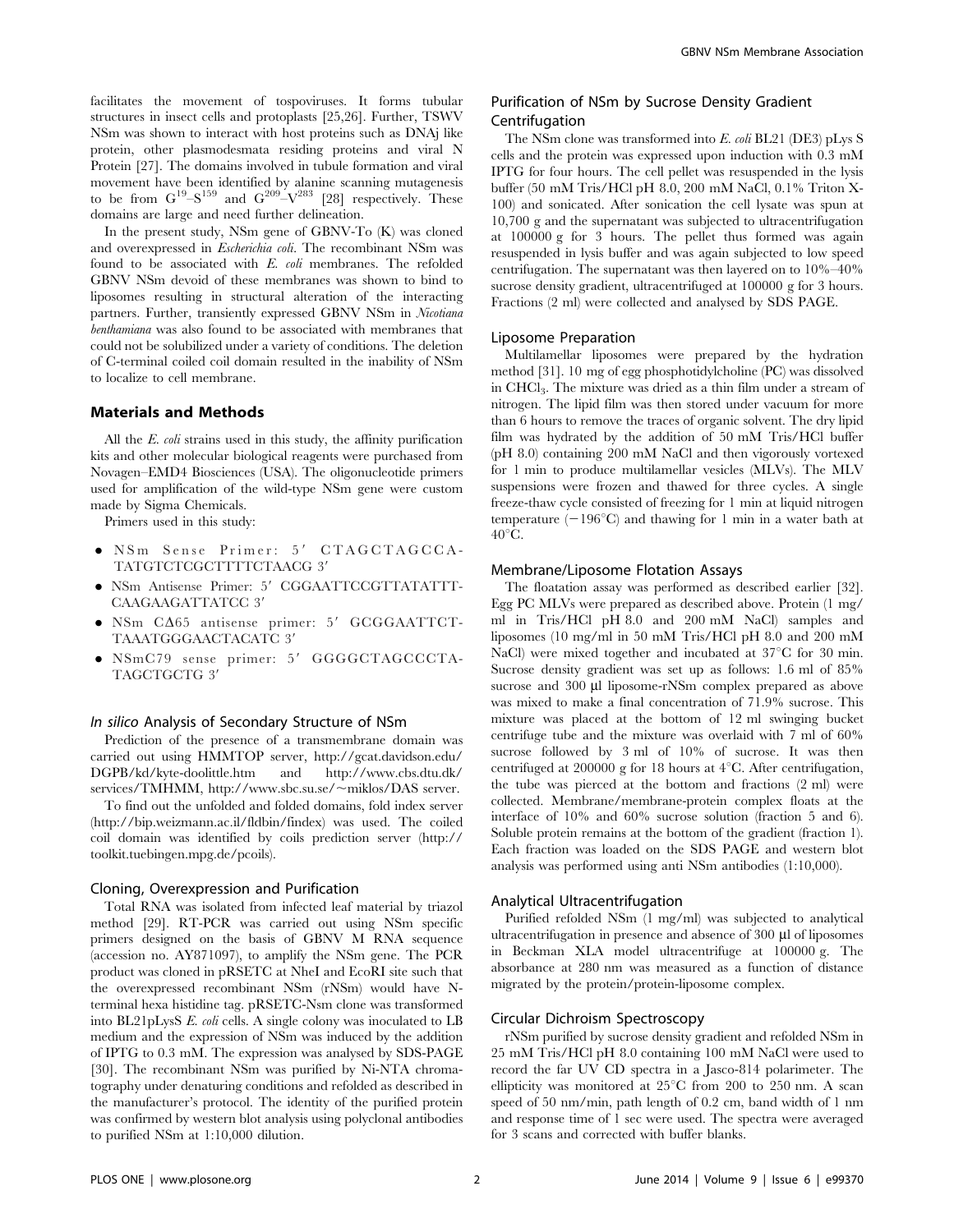#### Fluorescence Spectroscopy

Fluorescence experiments were performed using a Perkin-Elmer LS5S luminescence spectrometer (Perkin-Elmer, Waltham, MA, USA). The intrinsic fluorescence emission of rNSm  $(100 \text{ µg/ml})$ was monitored from 300 nm to 450 nm upon excitation at 280 nm. To monitor tryptophan fluorescence only, NSm was excited at 295 nm. The wavelength at which maximum emission is observed provides an indication of the extent to which the aromatic amino acid residues are exposed to the solvent. The spectra were averaged for three scans and corrected with buffer blanks.

#### Transmission Electron Microscopy

The transmission electron microscopy of samples was carried out using JEOL-100 CX II transmission electron microscope (TEM) at 80 kV at 27000X. The average diameter of the liposomes was measured in seven different frames in presence and absence of NSm and the changes in the size were measured.

#### Binary Constructs

NSm was cloned into binary vectors pEAQHT [33] at SmaI site to obtain pEAQNSm. The deletion mutant of NSm namely  $C\Delta 65$ were generated by cloning the respective PCR products into pEAQ at SmaI site. The clone was designated as pEAQNSmC $\Delta$ 65. Further the C-terminal domain was cloned into pEAQ vector and the clone was designated as pEAQC79.

## Plant Material, Growth Conditions and Agroinfiltration Procedures

N. benthamiana plants grown in a growth chamber under an18 h light/6 h dark photoperiod at  $25^{\circ}$ C were used for all agroinfiltration experiments. Leaves were infiltrated with Agrobacterium tumefaciens strain C58C1 essentially as described earlier [34]. Strain C58C1 was maintained on LB agar containing rifampicin  $(50 \mu g/ml)$ . This medium was modified by adding kanamycin to a final concentration of  $50 \mu g/ml$  in order to maintain the transformed C58C1 agrobacteria harbouring the binary pEAQ constructs. Plasmids were transformed into C58C1 by electroporation method [35]. For agroinfiltration, suspensions of transformed C58C1 bacteria were adjusted to an  $OD_{600}$  nm of 0.6 in MES buffer  $(10 \text{ mM } MgCl<sub>2</sub>, 10 \text{ mM } MES, pH 5.6),$  and acetosyring one was added to a final concentration of  $150 \mu M$ . Bacterial suspensions were then maintained at  $25^{\circ}$ C for 2 to 3 hours. Infiltrations were conducted by gently pressing a 1 ml disposable syringe without needle to the abaxial surface of fully expanded leaves that were approximately 2.5 cm wide at the midleaf and slowly depressing the plunger. A sufficient amount of bacterial suspension was used to completely infiltrate the leaves and give a water-soaked appearance. Following agroinfiltration, plants were maintained in the growth chamber for at least 72 hours.

## Immunoblot Analysis of Proteins Expressed in Agroinfiltrated Leaves

Agroinfiltrated N. benthamiana leaves (2 g) were homogenised in 5 ml of buffer (25 mM HEPES pH 7.4). The crude extracts (30  $\mu$ l) were mixed with 2X SDS loading dye, boiled for 5 minutes at 95°C, separated on 12% SDS PAGE [30], electroblotted on to nitrocellulose membranes and subjected to western blot analysis using antiNSm antibodies. The crude extracts was also analysed using membrane floatation assay discussed earlier [32].

N. benthamiana leaves (5 g) were homogenized in 25 mM HEPES pH 7.4 buffer containing 5 mM  $MgCl<sub>2</sub>$  and centrifuged at 100 g for 5 minutes. The supernatant was centrifuged at 10700 g for 20 min to generate S10 (supernatant) and P10 (pellet) fraction. The pellet was resuspended in 100 mM  $\text{Na}_2\text{CO}_3$  (pH 11) or different concentration of salts or Triton X100. All the resulting fractions were subjected to SDS PAGE and subsequently analysed by western blotting for analysis of the solubility properties of membrane bound NSm.

#### Results

## Purification of NSm Overexpressed in E. coli Using Sucrose Density Gradient Centrifugation and its Biophysical Characterization

The putative region of NSm that might interact with membranes was predicted by in silico analysis of the NSm sequence using several different servers. No transmembrane domains were predicted to be present in the sequence of NSm. However, a coiled coil domain was predicted for the C- terminal 50 amino acid residues when COILS server (http://embnet.vital-it.ch/software/ COILS\_form.html) was used (Figure 1A).

In order to establish the membrane association characteristics of NSm, the GBNV-(To) K NSm gene was cloned in pRSET C vector between NheI and EcoRI sites and overexpressed in E. coli strain BL21 (DE3) pLysS. The overexpressed protein was analysed for solubility. A large fraction of the protein was found in the insoluble fraction (Figure 1B, lane P) and only a small fraction was seen in the soluble fraction. Attempts to purify NSm from the soluble fraction by Ni-NTA chromatography were unsuccessful as the fraction did not bind to Ni-NTA beads. Many recombinant viral MPs are known to aggregate and form inclusion bodies [3]. It is possible that the soluble NSm exists in an aggregated form and therefore it is not bound to the beads efficiently. In order to test this possibility, the soluble fraction was subjected to sucrose density gradient centrifugation. Fractions  $(2 \text{ ml})$  were collected and  $30 \text{ µl}$ from each fraction was analysed by SDS-PAGE. As shown in Figure 1B, the NSm (37 kDa) entered the gradient and was found between 30 and 40% of the sucrose. A minor contaminant of slightly lower molecular weight  $(\sim 30 \text{ KDa})$  band was also observed. However, the identity of this protein is not clear. The fractions containing NSm were pooled, dialyzed against 50 mM Tris/HCl buffer pH 8.0 containing 200 mM NaCl and used for further characterization.

The secondary structure of recombinant NSm was analysed by recording the far-UV CD spectrum. The recombinant NSm purified as described above showed a negative ellipticity peak at 222 nm (Figure 1C) that indicated the presence of alpha helix probably present as coiled coil structure [36]. The analysis of the spectrum using K2D2 software suggested that NSm is predominantly (81%) an alpha helical protein. Recently, it was shown that Sesbania Mosaic Virus (SeMV) MP is also a helical protein which interacts with its CP [37]. Other helical proteins well characterized for their role in movement are Tobacco mosaic virus (TMV) MP [38], TGBp1 of hordeivirus [39] and P7 of carmovirus [8].

## E. coli Expressed NSm is Associated with Membrane

As shown in Figure 1B, the soluble fraction of the E. coli expressed NSm sedimented between 30–40% sucrose, suggesting that it could have formed large aggregates [40]. In order to confirm the aggregated nature of the protein, transmission electron microscopy was performed. It was observed that the purified recombinant NSm appeared as large MLVs (Figure 1D). The possibility of presence of triton X100 micelles was ruled out by the fact that the sizes of such micelles are very small ranging from 28  $\AA$  to 100  $\AA$  [41]. But the sizes of MLVs were in range of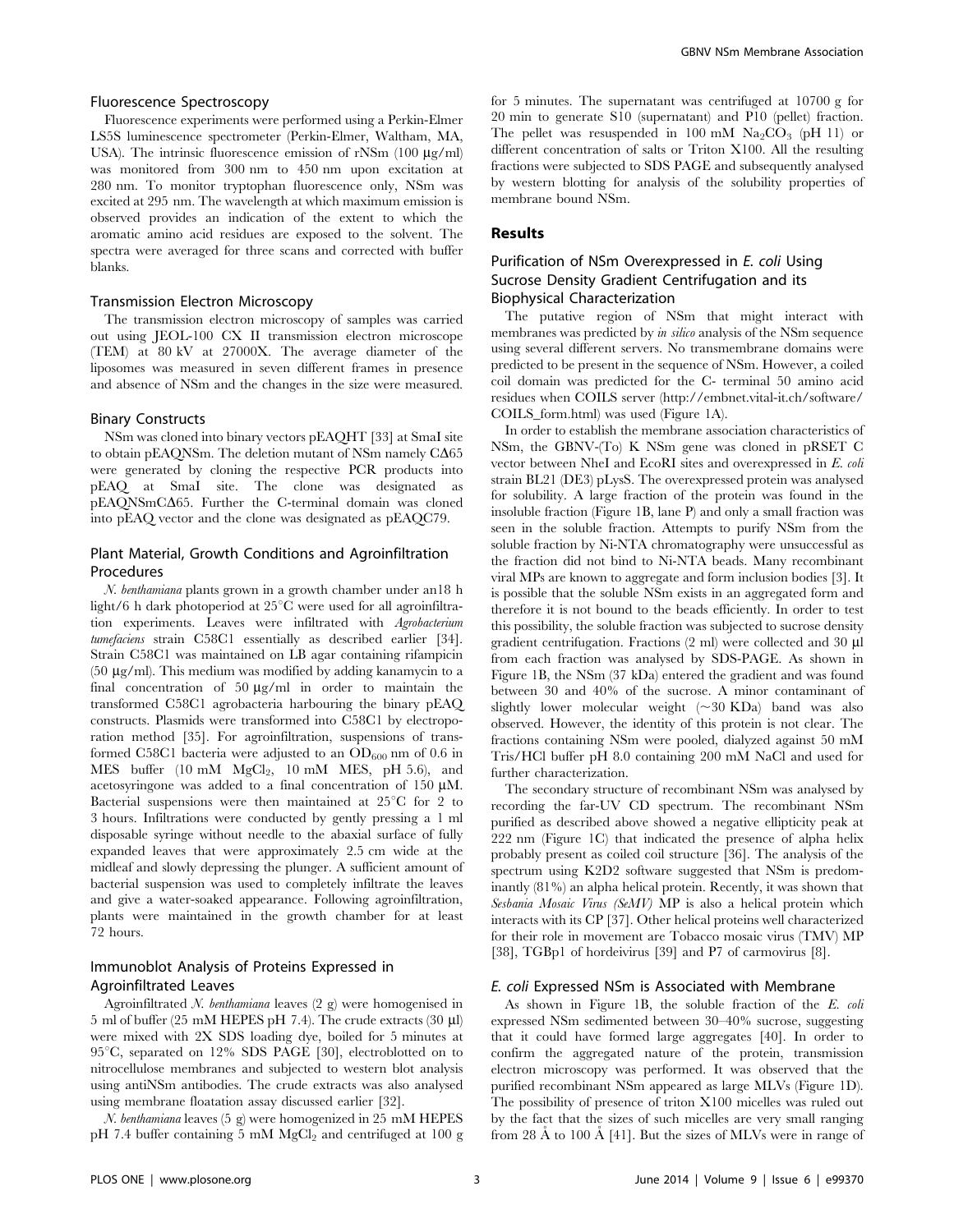

Figure 1. Purification of rNSm by sucrose density gradient centrifugation and its characterization. (A) In silico analysis of NSm: Plot of coiled coil Probability showing the putative C-terminal coiled coil domain in NSm. (B) Purification of rNSm: SDS PAGE of fractions (2 ml) collected after sucrose density gradient (10-40%) ultracentrifugation of the soluble fraction of NSm overexpressed in E. coli. Lane M indicates the molecular mass markers used, lane P represents the pellet (insoluble) fraction of NSm overexpressed in E. coli. (C) CD spectrum of NSm: The CD spectrum of NSm (200 µg) purified by sucrose density gradient centrifugation was recorded using Jasco-815 spectropolarimeter. The buffer used was 25 mM Tris/ HCl pH 8, 100 mM NaCl. (D) TEM image of NSm: The NSm purified by sucrose density gradient after negative staining with 1% Uranyl acetate at 27,000X in a JEOL-100 CX TEM. (E) Membrane floatation assay of NSm: The crude lysate of NSm overexpressed in E. coli was subjected to membrane floatation. Lane 1 is the bottom fraction containing 71.9% sucrose, lanes 2 and 3 correspond to 60% sucrose, lane 4 and 5 are the fractions at interface of 60% and 10% sucrose (membrane fractions) and Lane 6 is top fraction containing 10% sucrose. doi:10.1371/journal.pone.0099370.g001

250 nm. These results suggested that MLVs were formed due to association of NSm with E. coli membranes. To confirm this, the crude E. coli lysate obtained after induction and expression of NSm was subjected to membrane floatation assay. The protein is expected to float or cofractionate along with membrane between 60% and 10% sucrose. Figure 1E shows the western blot analysis of fractions obtained after ultracentrifugation at 200000 g for 18 hours. As evident, the unbound aggregated NSm moved to the bottom (71.9% sucrose) (Figure 1E lane1). However substantial amount of NSm was found at the interface of 60% and 10% sucrose (Figure 1E, lane 4 and 5) and a small amount of NSm was seen in the top 10% sucrose (lane 6) suggesting that some of the NSm was memebrane associated.

#### Refolded NSm Binds to Egg PC Derived Liposomes

Liposomes have been extensively used to study the membrane protein interaction and its impact on the biochemical function of the protein. In order to show the membrane association of NSm in vitro, it was purified under denaturing conditions and refolded. The refolded NSm was analysed by SDS PAGE and a single band (37 KDa) was found corresponding in size to the expected molecular mass of NSm (Figure 2A). Identity of the protein was confirmed by Western blot analysis using anti NSm antibody and peptide finger printing (data not shown).

To explore the association of refolded NSm with liposomes, membrane floatation assay was performed. Mixture of purified refolded NSm and liposome was placed at the bottom of the sucrose gradient and subjected to membrane floatation assay. Upon ultracentrifugation, the liposomes float up through the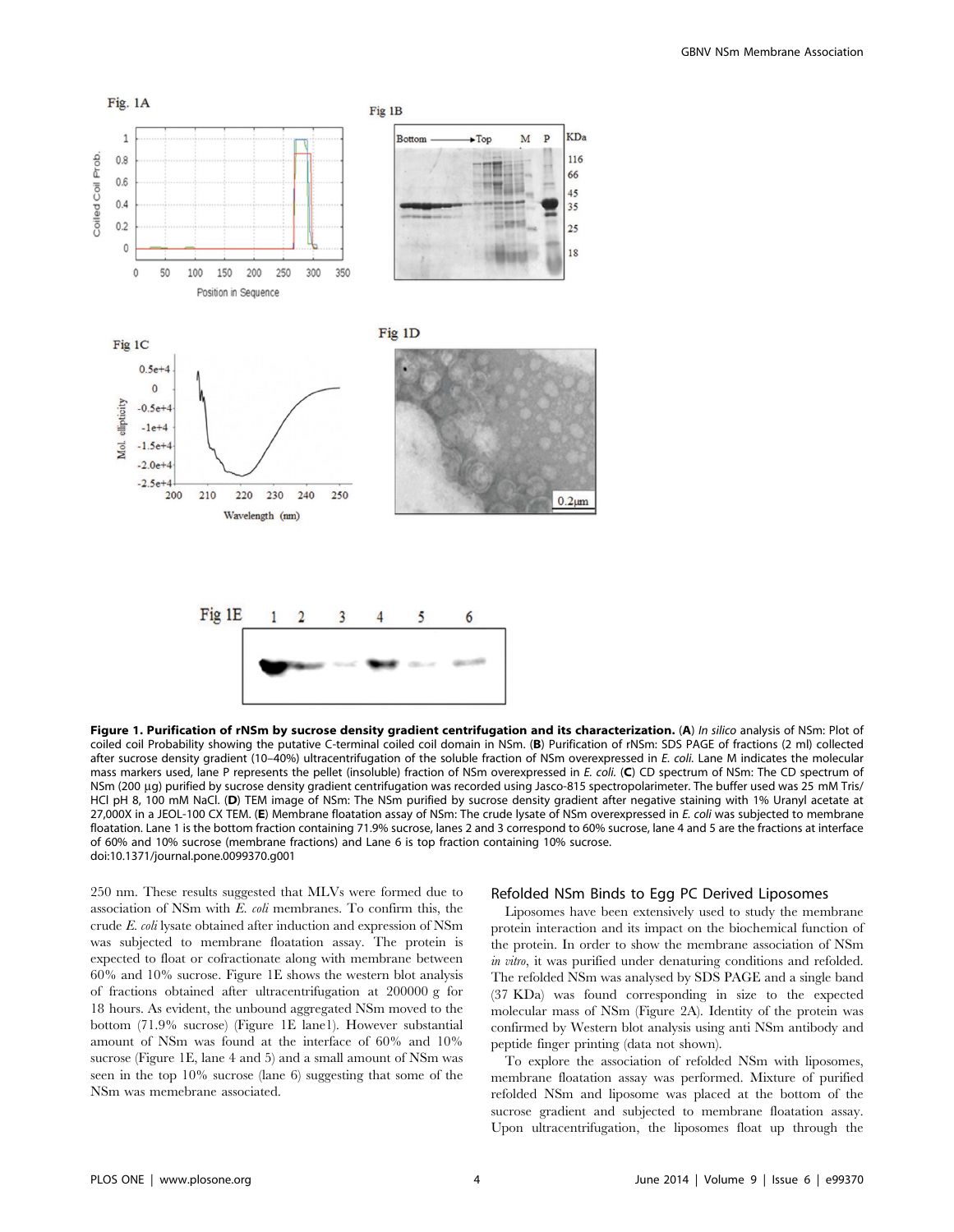

Figure 2. Purification of NSm under denaturing condition and properties of refolded NSm. (A) SDS PAGE of NSm purified by Ni-NTA affinity chromatography under denaturing condition and refolded by step wise dialysis: Lane M: Molecular mass markers, lane NSm: puirified NSm after step wise dialysis, (B and C) Refolded NSm binds to egg PC derived liposome: Membrane floatation assay of refolded NSm in the absence (B) and presence (C) of egg PC derived liposomes. Lane 1: bottom fraction containing 71.9% sucrose, Lane 2 and 3: fraction containing 60% sucrose, Lane 4 and 5: interface fractions of 60% and 10% sucrose (membrane fraction), lane 6: Top fraction (10% sucrose). (D) Sedimentation velocity profile of refolded NSm: 200 µg of Refolded NSm was subjected to analytical ultracentrifugation in presence (500 µl) and absence of liposomes. The absorbance at 280 nm is plotted as function of distance migrated by the protein/protein- liposome complex Top panel: Sedimentation profile of NSm alone, Bottom panel: Sedimentation profile of NSm-liposome complex. doi:10.1371/journal.pone.0099370.g002

sucrose density gradient due to buoyancy [42]. As shown in Figure 2C, unbound aggregated protein remained at the bottom of gradient (lane 1) and some of the NSm appeared in lanes 4 and 5 the interphase of 60% and 10% sucrose As a control refolded NSm alone was subjected to membrane floatation assay and it was found to remain at the bottom (71.9% sucrose) and pellet fraction (Figure 2B). This suggests that refolded NSm can associate with liposomes.

Refolded NSm was also subjected to analytical ultracentrifugation in the presence and absence of liposomes. The rate of sedimentation of refolded NSm was drastically reduced in presence of liposomes (Figure 2D, bottom panel) as compared to its sedimentation in the absence of liposomes (Figure 2D, top panel). The density of liposomes is lower as compared to protein, so the sedimentation velocity of refolded NSm upon binding to liposomes decreased. The apparent sedimentation coefficient of NSm-liposome complex was 40S with RMSD of 0.006. However, refolded NSm was an aggregate, hence pelleted very fast. The sedimentation coefficient could not be calculated as the sedimentation profile was heterogeneous. The sedimentation rate was measured at 280 nm, at this wavelength liposomes alone do not

show any absorbance. These experiments demonstrate that refolded NSm has the ability to associate with membranes.

## Refolded NSm Acquires Secondary and Tertiary Structure in Presence of Liposomes, SDS and other Detergents

To further elucidate the structural changes in the refolded NSm caused by liposomes, far UV CD spectra were recorded in the presence and absence of liposomes. It was observed that there was an increase in negative ellipticity in the presence of liposome at 222 nm and 208 nm (Figure 3A) suggesting that refolded NSm gains alpha helical structure in the presence of liposomes. The interaction between liposomes and refolded NSm was also monitored by intrinsic fluorescence measurements. NSm has five tryptophan residues. Bioinformatics analysis suggested that three of these are in the random coil regions. The intrinsic fluorescence spectrum of refolded NSm  $(100 \text{ µg/ml})$  was recorded from 300 to 450 nm upon excitation at 295 nm. As shown in Figure 3B, refolded NSm exhibited emission maximum at 341 nm indicating that some of the tryptophan residues could be in a polar environment. Further, the fluorescence intensity decreased upon addition of lipid vesicles, although there was no change in the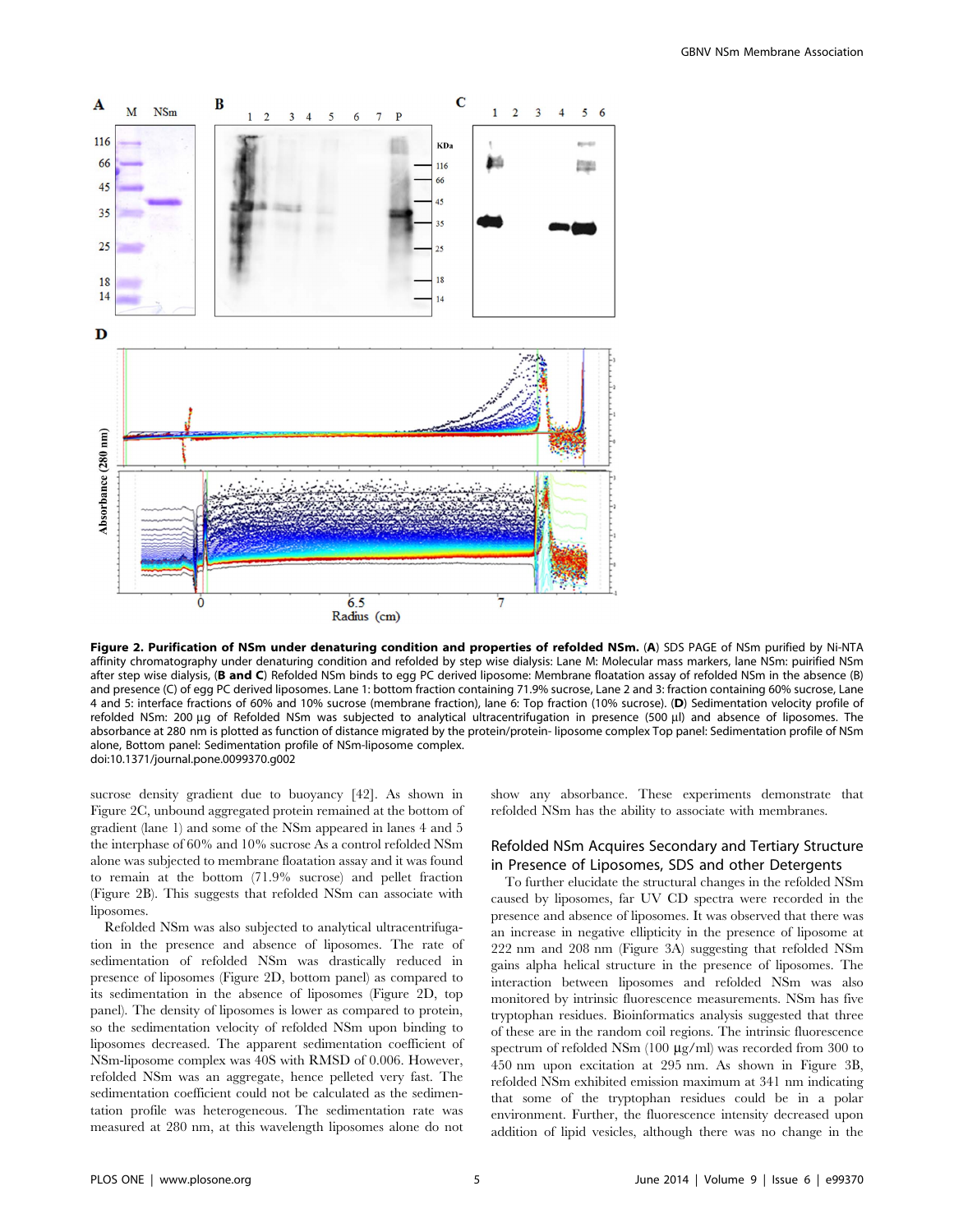

Figure 3. Effect of liposomes and SDS on secondary and tertiary structure of NSm. (A). The Far-UV CD spectra of refolded NSm (200 µg/ ml) in the presence and absence of liposomes: (1) CD spectra of NSm alone, (2)–(4) CD spectrum of NSm in presence of 10, 50, 100 µl of liposomes respectively, (B) Fluorescence spectra of refolded NSm (100 ug/ml) in presence of liposomes: Fluorescence spectra were recorded upon excitation at 295 nm. (1) Fluorescence spectrum of NSm alone, (2), (3), (4) and (5) Fluorescence spectrum of NSm incubated with 5 µl, 10 µl, 20µl and 50 µl of liposomes respectively. (C) Far UV CD spectra in the presence SDS: curves 1, 2 and 3 represent the CD spectrum of (200 µg/ml) of NSm in presence of 0, 5 and 15 mM SDS respectively, (D) Fluorescence spectra of refolded NSm in presence of SDS: NSm was incubated with 5 mM SDS for 30 minutes and the fluorescence spectrum was recorded upon excitation at 280 nm. (1) Fluorescence spectrum of NSm (100 µg/ml) alone, (2) Fluorescence spectrum of NSm (100 µg/ml) in the presence of 5 mM SDS. doi:10.1371/journal.pone.0099370.g003

wavelength of emission maximum. These results suggest that binding of liposomes to NSm might result in quenching of fluorescence of exposed aromatic residues.

Detergents like SDS (sodium dodecyl sulphate) act as membrane analogues at low concentrations. Therefore, the far UV CD spectra of refolded NSm were recorded at low concentrations of SDS (5 and 15 mM). As shown in Figure 3C, refolded NSm gains significant secondary structure in presence of SDS. Further, there was a decrease in the fluorescence intensity at 343 nm upon addition of 5 mM SDS (Figure 3D) as observed earlier with liposomes (Figure 3B).

Different detergents were also used at a concentration of 5 mM to determine their effect on refolded NSm. Non-ionic (TWEEN20, NP40, Triton X100) detergents were not able to change the secondary structure of the protein significantly (data not shown) whereas anionic detergents like sodium deoxycholate, sodium sarcosine and zwittor ions like CHAPS resulted in the gain of secondary structure of refolded NSm as observed with SDS (data not shown).

## Refolded NSm Alters the Liposome Size and Surface

In order to deduce the morphological changes in the liposome when incubated with NSm, the samples were visualised by transmission electron microscopy. As shown in Figure 4A, egg PC derived liposomes were largely spherical with 200–250 nm in diameter. When these liposomes were incubated with refolded NSm, the size of liposomes increased, they were flattened and irregular in shape (Figure 4C and D). Quantitation of the number of liposomes in the 250 nm range (Figure 4E) clearly demonstrated that number was reduced from thirty to six in the presence of NSm in seven independent frames. Further there was a concomitant increase in the number of liposomes in the 500 nm range as against none in the absence of NSm. This suggests that refolded NSm may alter the membrane curvature leading to clustering of the liposomes. NSm alone (Figure 4B) did not show the presence of vesicles confirming that refolded NSm is not associated with membranes.

## NSm Expressed In planta is also Membrane Associated through C-terminal Coiled Coil Region

In order to confirm the membrane association of NSm, western blot analysis was performed after cell fractionation of N. benthamiana leaves infiltrated with Agrobacteria harbouring binary vectors with or without NSm gene. The western blot (Figure 5A) analysis using anti-NSm antibody was performed with the pellet and soluble fractions of the proteins extracted from leaves 72 hours post infiltration. A large fraction of NSm was present in the pellet fraction after centrifugation at 12000 g and a small fraction of NSm was present in supernatant which also pelleted upon centrifugation at 1,00,000 g (data not shown). To confirm further that in planta expressed NSm is also membrane associated membrane floatation assay was performed with the pellet fractions obtained after centrifugation at 12000 g as described earlier. As shown in Figure 5A, unlike E. coli expressed NSm, most of the in planta expressed NSm was found in the membrane fractions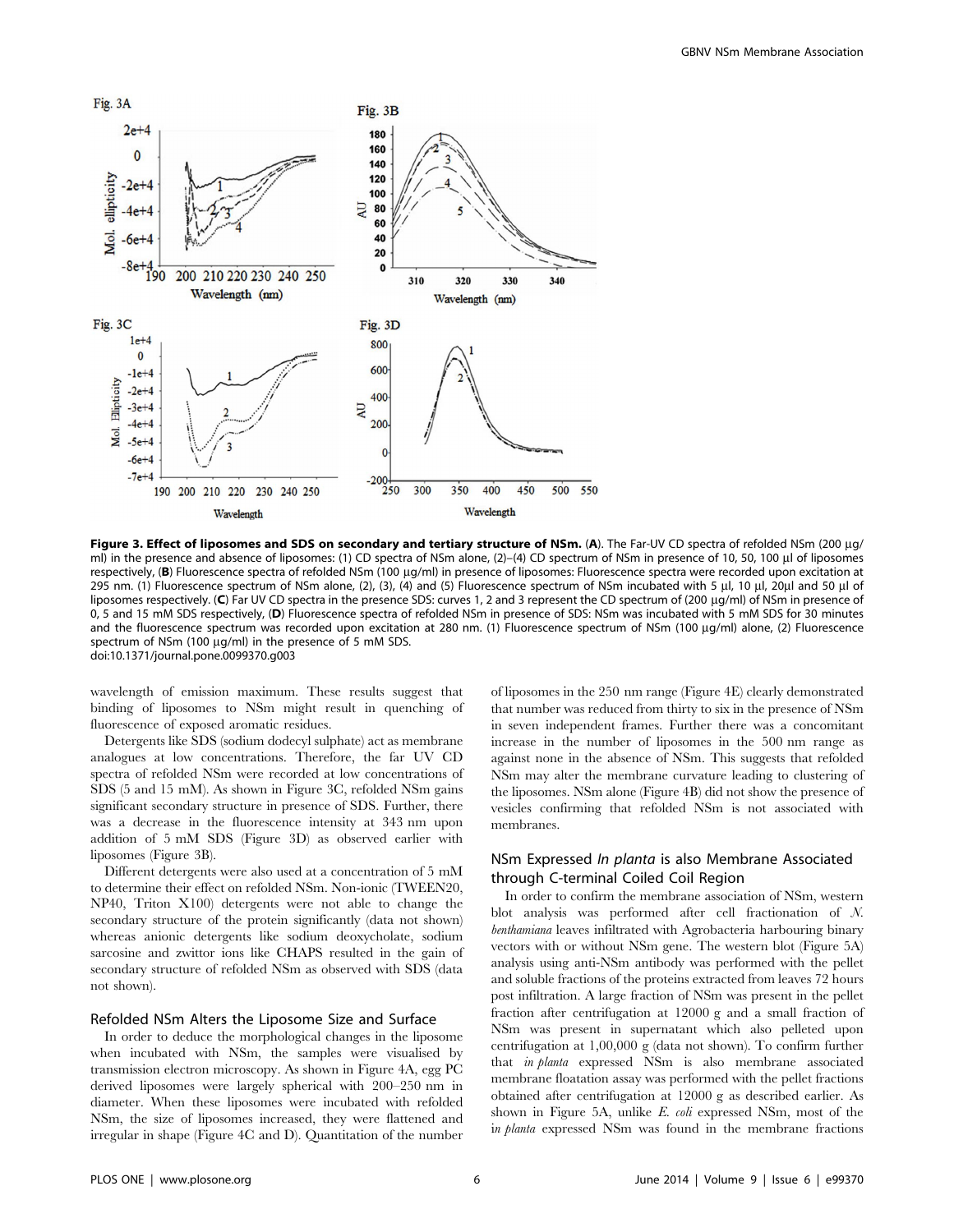

Figure 4. TEM images of liposomes showing membrane alteration in the presence of refolded NSm. (A) liposome alone. (B) NSm alone and (C) Liposomes incubated with refolded NSm. (D) Close up view of fused liposomes in presence of NSm (indicated by arrows). (E) The graph showing the the number of liposomes with average size of 250 nm and 500 nm in presence of NSm as compared to liposome alone. The error bars represent the error calculated from measurements on 7 independent frames. doi:10.1371/journal.pone.0099370.g004

(lanes 4 and 5) with a small amount in the 71.9% sucrose (lane 1) and 10% sucrose (lane 6).

In order to delineate the region responsible for membrane association, C-terminal 65 amino acids comprising coiled coil domain was deleted. pEAQ NSm  $C\Delta 65$  was transformed into Agrobacterium and infiltrated separately into N. benthamiana leaves. The leaves were homogenised three days post infiltration and then subjected to membrane floatation assay. As shown in Figure 5B, NSm  $C\Delta 65$  did not cofractionate with the membrane fraction. This suggests that NSm interacts with membrane via C-terminal

coiled coil domain. In order to confirm that the C-terminal coiled coil domain is responsible for interaction with the membrane, the C-terminal coiled coil domain alone (pEAQ NSm C79) was expressed in N. benthamiana transiently. The infiltrated leaves were subjected to membrane floatation assay after 72 hours post infiltration, as apparent from Figure 5C, the coiled coil domain alone was able to associate with membrane further confirming that this domain could interact directly with the membrane.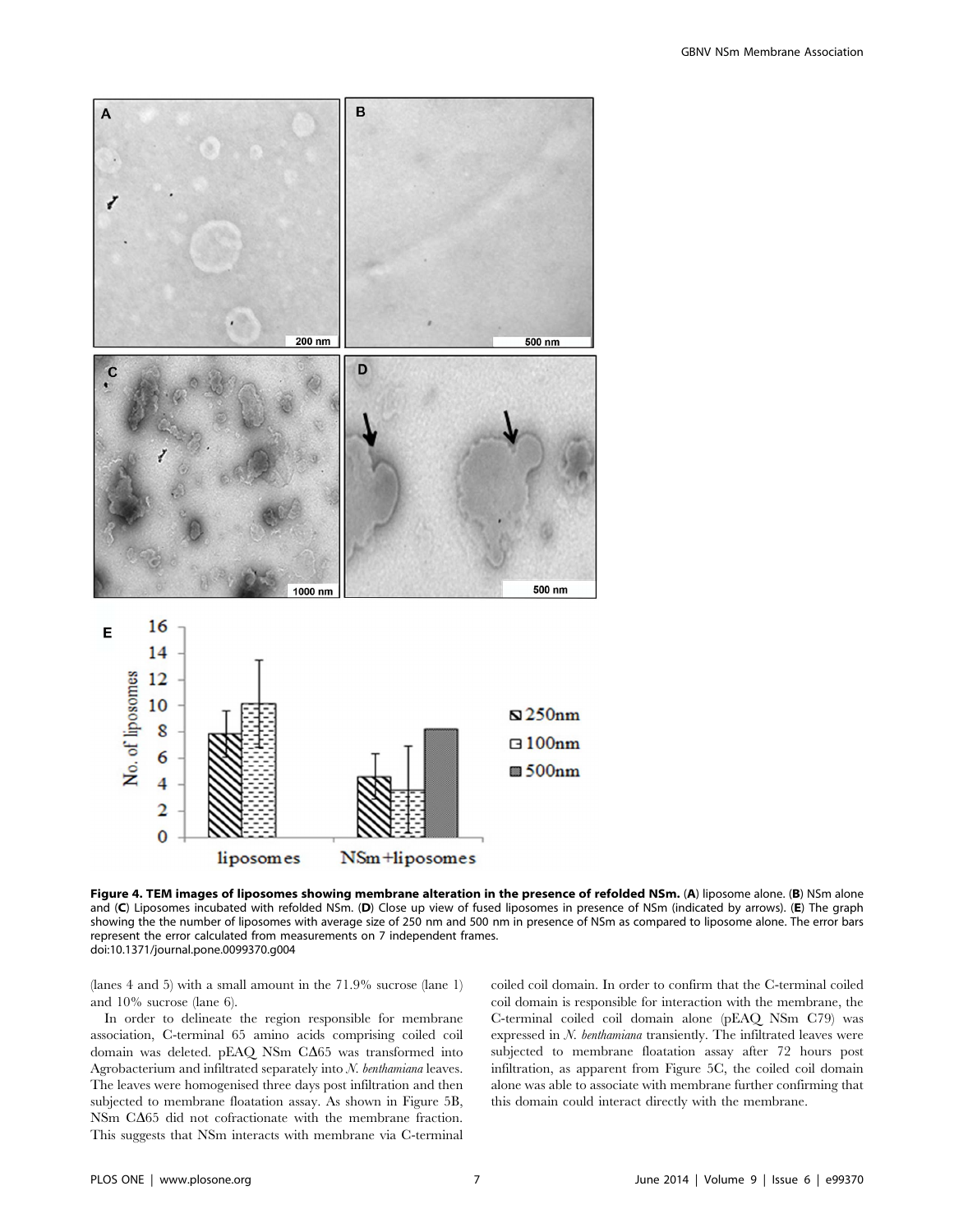



Figure 5. Immunoblot analysis of N. benthamiana leaves infiltrated with C58C1 transformed with pEAQ-NSm. (A) western blot analysis of crude extract of infiltrated leaves obtained after centrifugation at 12000 g. Supernatant (S) and pellet (P) (B), (C) and (D) Membrane floatation assay of In planta expressed NSm (B),  $NSmCA65$ (C) and C-terminal coiled coil domain (C79 (D): lane 1: fraction with 71.9% sucrose, Lanes 2 and 3 are the fractions having 60% sucrose lanes 4 and 5 are the fraction at interphase of 60% and 10%, lane 6: fraction having 10% sucrose.

doi:10.1371/journal.pone.0099370.g005

#### NSm is Tightly Associated with Membrane

To distinguish between the luminal and membrane associated NSm, 12000 g pellet fraction of NSm was treated with 100 mM  $Na<sub>2</sub>CO<sub>3</sub>$  pH. 11 [9], [43] which is reported to open the microsomes [44] and thereby release the protein trapped in luminal fraction. Even after the treatment with  $Na_2CO_3$ , the protein was present in the pellet fraction (Figure 6A) suggesting that NSm is not present in the luminal fraction of microsomes. To determine whether NSm is integral or peripheral membrane protein, the 12000 g pellet fraction was treated with 1 M NaCl (Figure 6A). High salt causes the masking of charges and hence weakens the ionic strength required for peripheral membrane protein interaction. Such a treatment did not affect the solubility of NSm and it remained in the pellet fraction. Urea, a chaotropic agent, has the ability to release peripheral membrane protein into soluble fraction. But NSm remained in the pellet fraction (Figure 6B) associated with membrane even after treatment with 4 M urea. Similarly, Triton X100 (1%) could not solublize NSm (Figure 6A). These results suggest that NSm is membrane associated in vivo and that it could be an integral membrane protein [45] or it might form large aggregates that are not soluble in  $Na<sub>2</sub>CO<sub>3</sub>$ . Triton X100, 1 M NaCl or 4 M urea.

## Discussion

There are several viral movement proteins of 30 K super family which have transmembrane domains. GBNV being a negative single stranded RNA virus is expected to have different strategy for viral movement. In this family, virions have RdRps as their structural constituent and are enveloped. Bioinformatic analysis of NSm did not reveal any putative transmembrane domain.



Figure 6. NSm is tightly associated with membranes. The crude extract of N. benthamiana leaves (1 ml each) infiltrated with transformed C58C1 containing pEAQNSm, obtained 60 h post infiltration was treated with 100 mM  $Na<sub>2</sub>CO<sub>3</sub>$  (A), NaCl (0.2–1 M) (B) 4 M Urea (C) and Triton X100 (0.1–1%) (D) and centrifuged at 12,000 g. The supernatant (S) and pellet (P) fractions were subjected to 12% SDS PAGE followed by western blot analysis with anti NSm antibodies and detected by ECL.

doi:10.1371/journal.pone.0099370.g006

However, a C-terminal coiled coil domain could be predicted (Figure 1A).

GBNV NSm shares 62% similarity with TSWV NSm and TSWV NSm was shown to form tubular structure in protoplasts as well as near plasmodesmata in infected plants. There are a number of movement proteins of different viruses known to form tubular structures in protoplasts and insect cell lines including TMV MP [46,47]. The constituents of tubules and their functions are still unclear.

The results presented in this paper indicate that NSm interacts strongly with bacterial membrane as well as artificial membrane. The TEM images of NSm purified under non denaturing condition indicate the formation of MLVs (Figure 1D). Some of the MPs when expressed in planta, form vesicle like structures. For example, it has been demonstrated in Potato mop top virus TGB2 and TGB3 associates with endoplamic reticulum and colocalizes as motile granules by its incorporation into ER derived vesicles [48]. The potato virus X TGBp1 also associates with ER derived vesicles during virus infection [49].

The membrane floatation assay showed that the purified NSm was largely aggregated and some of the protein was associated with the membrane (Figure 1E). Several MPs are shown to aggregate as observed in the case of TMV MP [3]. In silico secondary structure predictions of NSm suggest the presence of coiled coil C-terminal domain (Figure 1A). The biological role of coiled coil domain is diverse. Such domains are shown to play an important role in formation of filaments in fibrous proteins and in oligomerization in tropomyosin [50]. Yet another function of coiled coil domain is membrane fusion as shown in the case of haemagglutin of Influenza virus [51] as well as in SNARE proteins [52,53]. The TEM images of liposome also show that in presence of NSm, the size of liposomes are doubled (Figure 4C and D). The increase in size of the membrane vesicles could be the result of the membrane fusion mediated by the coiled coil domain.

Further, NSm was purified by Ni-NTA chromatography under denaturing conditions and refolded (Figure 2A). The refolded GBNV NSm, devoid of membrane was used for analysis of its interaction with liposomes. The membrane floatation assay and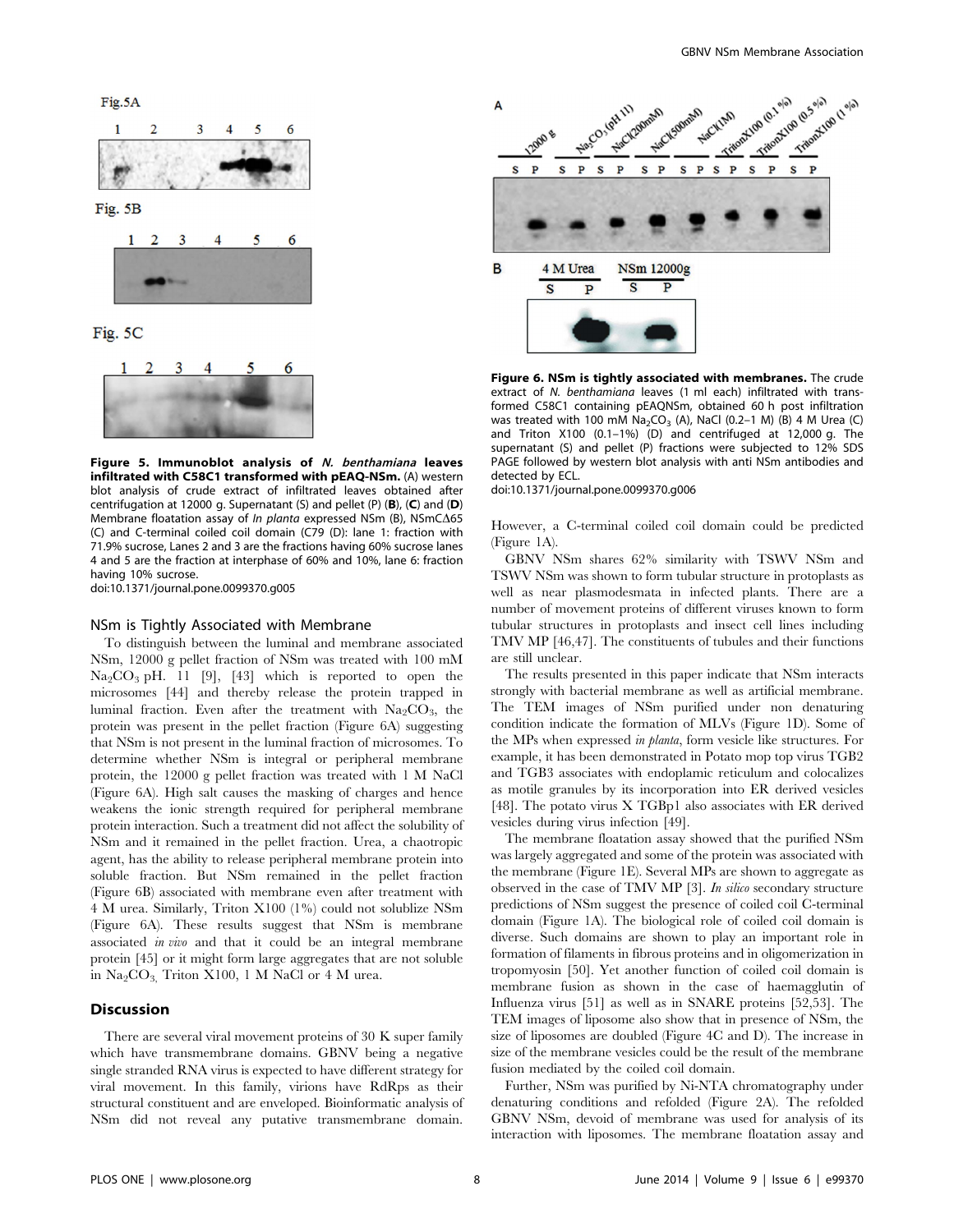analytical ultracentrifugation confirmed that refolded NSm can associate with membranes (Figure 2B and C).

The Far UV CD spectrum of the refolded NSm (Figure 3A) was different from the spectrum of the protein purified by sucrose density gradient (Figure 1C). Further, addition of liposomes (Figure 3A) or SDS (Figure 3C) at submicellar concentration resulted in increase in ellipticity at 220 and 208 nm as observed earlier for TMV MP [3] and P7 of Carmovirus [8]. The intrinsic fluorescence spectrum of refolded NSm showed emission maximum at 341 nm (Figure 3B) and addition of liposomes resulted in quenching of fluorescence suggesting that membrane association could alter the orientation of aromatic residues.

In planta expressed NSm could not be solubilised by addition of triton X100, 4 M urea or  $Na<sub>2</sub>CO<sub>3</sub>$  suggesting that NSm is either an integral membrane protein or it forms large aggregates. In the absence of transmembrane domain, it is possible that NSm forms large aggregates via interaction through the coiled coil domain In planta. These aggregates are not solubilised by triton X100 or 4 M urea (Figure 6).

Surprisingly the deletion of C-terminal coiled coil domain resulted in the loss of membrane association by NSm (Figure 5D). It was shown earlier that the VAP (Virion Associated Protein) of CaMV interacts with movement protein via coiled coil region which is indispensable for the viral infection [54]. However, the coiled coil domains are not present in the MPs of all the plant viruses. The presence of a conserved coiled coil domain in the NSm protein might be important for Tospoviruses, the movement and encapsidation of which are different as compared to positive single stranded RNA plant viruses. Membrane floatation assay of C-terminal deletion mutant confirms its role in membrane association (Figure 5C). It was reported earlier [28], by alanine scanning mutation in TSWV NSm that mutations at A269–274

#### References

- 1. Wolf S, Deom CM, Beachy RN, Lucas WJ (1989) Movement protein of tobacco mosaic virus modifies plasmodesmatal size exclusion limit. Science 246: 377– 379.
- 2. Scholthof HB (2005) Plant virus transport: motions of functional equivalence. Trends Plant Sci 10: 376–382.
- 3. Brill LM, Nunn RS, Kahn TW, Yeager M, Beachy RN (2000) Recombinant tobacco mosaic virus movement protein is an RNA-binding, alpha-helical membrane protein. Proc Natl Acad Sci U S A 97: 7112–7117.
- 4. van der Wel NN, Goldbach RW, van Lent JW (1998) The movement protein and coat protein of alfalfa mosaic virus accumulate in structurally modified plasmodesmata. Virology 244: 322–329.
- 5. Huang M, Zhang L (1999) Association of the movement protein ofAlfalfa mosaic virus with the endoplasmic reticulum and its trafficking in epidermal cells of onion bulb scales. Mol Plant Microbe Interact 12: 680–690.
- 6. Martinez-Gil L, Sanchez-Navarro JA, Cruz A, Pallas V, Perez-Gil J, et al. (2009) Plant virus cell-to-cell movement is not dependent on the transmembrane disposition of its movement protein. J Virol 83: 5535–5543.
- 7. Verchot-Lubicz J, Torrance L, Solovyev AG, Morozov SY, Jackson AO, et al. (2010) Varied movement strategies employed by triple gene block-encoding viruses. Mol Plant Microbe Interact 23: 1231–1247.
- 8. Vilar M, Esteve V, Pallas V, Marcos JF, Perez-Paya E (2001) Structural properties of carnation mottle virus p7 movement protein and its RNA-binding domain. J Biol Chem 276: 18122–18129.
- 9. Peremyslov VV, Pan YW, Dolja VV (2004) Movement protein of a closterovirus is a type III integral transmembrane protein localized to the endoplasmic reticulum. J Virol 78: 3704–3709.
- 10. Andika IB, Zheng S, Tan Z, Sun L, Kondo H, et al. (2013) Endoplasmic reticulum export and vesicle formation of the movement protein of Chinese wheat mosaic virus are regulated by two transmembrane domains and depend on the secretory pathway. Virology 435: 493–503.
- 11. Kaido M, Tsuno Y, Mise K, Okuno T (2009) Endoplasmic reticulum targeting of the Red clover necrotic mosaic virus movement protein is associated with the replication of viral RNA1 but not that of RNA2. Virology 395: 232–242.
- 12. Adkins S (2000) Tomato spotted wilt virus-positive steps towards negative success. Mol Plant Pathol 1: 151–157.
- 13. Nichol ST, Beaty BJ, Elliott RM, Goldbach R, Plyusnin A, et al. (2005) Virus Taxonomy – Classi fication and Nomenclature of Viruses, 8th Report of the ICTV. In: C.M. Fauquet MAM, J. Maniloff, U. Desselberger and L.A. Ball, editor: Elsevier academic press, San Diego, USA. 695–716.

led to the loss of tubule formation and cell to cell movement. But the exact mechanism of loss of cell to cell movement could not be elucidated. It is possible that loss of coiled coil domain in this region might be responsible for loss of movement function.

Yet another protein, the REMORIN1.3 protein of Solanum tuberosum, a plasmodesmata residing protein, was shown to anchor itself to membrane via its C-terminal coiled coil domain [55]. Additionally there are several reports on the movement proteins hijacking endocytic pathways for their localization to plasmodesmata. Therefore, it appears that NSm might use the C-terminal coiled coil domain for vesicle formation which is targeted to plasmodesmata. Further experiments are required to prove this hypothesis. This would be of physiological relevance as the protein might increase the size exclusion limit of plasmodesmata by flattening the membranes and there by facilitate cell to cell movement of the virus.

#### Acknowledgments

We thank Department of Biotechnology, Department of Science and technology for financial support, DST for J C Bose fellowship to Prof. H. S. Savithri and UGC-CSIR, New Delhi, India, for fellowship to Pratibha Singh. We thank Guru Raja V and Krishna kumar from Department of organic Chemistry, IISc, for the kind gift of lipids and, IISc for her help in taking confocal images presented in this paper. We thank Dr. G. P. Lomonossoff, Department of Biological Chemistry, John Innes Centre, Norwich, UK, for the kind gift of pEAQ vectors.

#### Author Contributions

Conceived and designed the experiments: PS SSI HSS. Performed the experiments: PS. Analyzed the data: HSS SSI. Contributed reagents/ materials/analysis tools: HSS SSI. Wrote the paper: PS HSS.

- 14. Pappu HR, Jones RA, Jain RK (2009) Global status of tospovirus epidemics in diverse cropping systems: successes achieved and challenges ahead. Virus Res 141: 219–236.
- 15. Satyanarayana T, Mitchell SE, Reddy DV, Brown S, Kresovich S, et al. (1996) Peanut bud necrosis tospovirus S RNA: complete nucleotide sequence, genome organization and homology to other tospoviruses. Arch Virol 141: 85–98.
- 16. Satyanarayana T, Mitchell SE, Reddy DV, Kresovich S, Jarret R, et al. (1996) The complete nucleotide sequence and genome organization of the M RNA segment of peanut bud necrosis tospovirus and comparison with other tospoviruses. J Gen Virol 77 (Pt 9): 2347–2352.
- 17. Akram M, Jain RK, Chaudhary V, Ahlawat YS, PaulKhurana SM (2004) Comparison of Groundnut bud necrosis virus isolates based on movementprotein (NSm) gene sequences. Ann Appl Bio 145: 285–289.
- 18. Bhat AI, Jain RK, Varma A, Lal SK (2002) Nuclecapsid protein gene sequencestudies suggest that soyabean bud blight is caused by a strain of groundnut budnecrosis virus. Current Science 82: 1389–1392.
- 19. Lokesh B, Rashmi PR, Amruta BS, Srisathiyanarayanan D, Murthy MR, et al. (2010) NSs encoded by groundnut bud necrosis virus is a bifunctional enzyme. PLoS One 5: e9757.
- 20. Takeda A, Sugiyama K, Nagano H, Mori M, Kaido M, et al. (2002) Identification of a novel RNA silencing suppressor, NSs protein of Tomato spotted wilt virus. FEBS Lett 532: 75–79.
- 21. Schnettler E, Hemmes H, Huismann R, Goldbach R, Prins M, et al. (2010) Diverging affinity of tospovirus RNA silencing suppressor proteins, NSs, for various RNA duplex molecules. J Virol 84: 11542–11554.
- 22. Goswami S, Sahana N, Pandey V, Doblas P, Jain RK, et al. (2012) Interference in plant defense and development by non-structural protein NSs of Groundnut bud necrosis virus. Virus Res 163: 368–373.
- 23. Bhat AS, Savithri HS (2011) Investigations on the RNA binding and phosphorylation of groundnut bud necrosis virus nucleocapsid protein. Arch Virol 156: 2163–2172.
- 24. Kormelink R, Garcia ML, Goodin M, Sasaya T, Haenni AL (2011) Negativestrand RNA viruses: the plant-infecting counterparts. Virus Res 162: 184–202. 25. Lewandowski DJ, Adkins S (2005) The tubule-forming NSm protein from
- Tomato spotted wilt virus complements cell-to-cell and long-distance movement of Tobacco mosaic virus hybrids. Virology 342: 26–37.
- 26. Storms MM, Kormelink R, Peters D, Van Lent JW, Goldbach RW (1995) The nonstructural NSm protein of tomato spotted wilt virus induces tubular structures in plant and insect cells. Virology 214: 485–493.